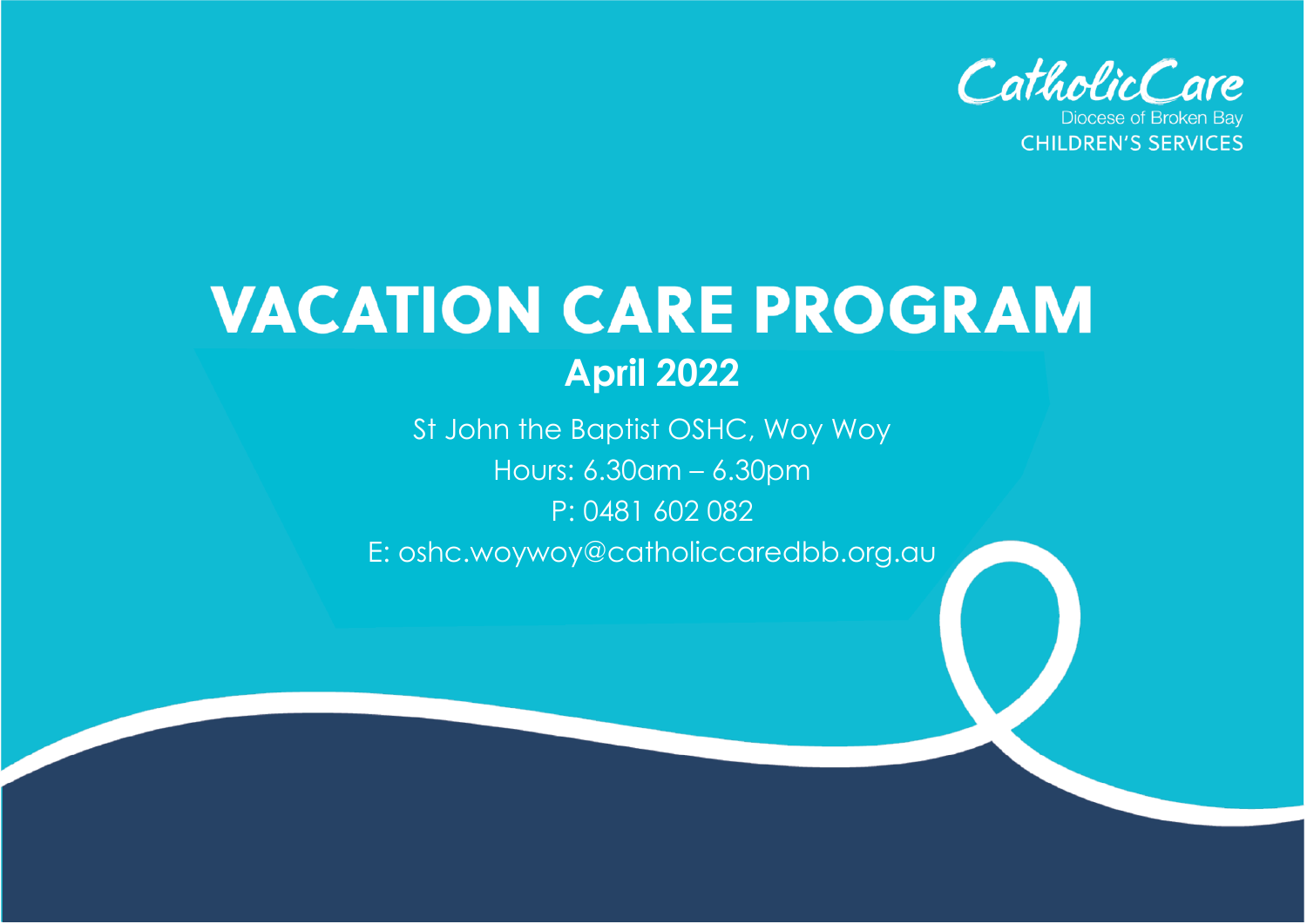### **BOOKINGS & GENERAL INFORMATION**

Our vacation care service operates between 6.30am - 6.30pm for children up to 12 years old who are currently enrolled in primary school.

We are licensed to enrol 100 children per day and are always required as per regulations to maintain the approved staff to child ratio.

We are excited to share with you our April vacation care program. We have planned our vacation care program to offer children the time to relax and have fun with their friends, especially since they may have spent some time separated from them.

Considering the current COVID-19 situation, we wanted to note that St John the Baptist OSHC is focused on the safety and wellbeing of the children, families and staff and we will be taking precautions at this time.

As the safety, health and wellbeing of our students and staff is paramount, we will continue to monitor and respond to the advice from relevant government and health authorities. Staff will be vigilant regarding cleaning and hygiene, also supporting children to do the same. Risk assessments have been completed for our vacation care program including any planned Excursion/ incursions. We welcome families to request these from your service supervisor for your review.

The vacation care program has been planned thoughtfully, with fun in mind, and with consideration of the current recommendations from government and health authorities. Following advice from the Catholic Diocese of Broken Bay, excursions and incursions will be limited and will occur within our local communities.

#### **STAFF**

Educators are employed because of their experience and knowledge in childcare and all educators are involved in ongoing training. At parent sign in area, you will find the details of which educator is in charge between the hours of 6.30am - 6.30pm.

#### **AM I ELIGIBLE TO RECEIVE CHILD CARE SUBSIDY (CCS) DURING VACATION CARE?**

The Centre is approved for the Child Care Subsidy. You must have a formalised account with the centre to receive your fee reduction.

The package helps parents with children aged 0 – 13 work, train, study, and volunteer. It will be paid directly to services. You will need to complete a Centrelink Child Care Subsidy if you have not already. You can complete your assessment through [MyGov](https://my.gov.au/LoginServices/main/login?execution=e1s1) using your Centrelink online account or via the Express Plus Centrelink mobile app.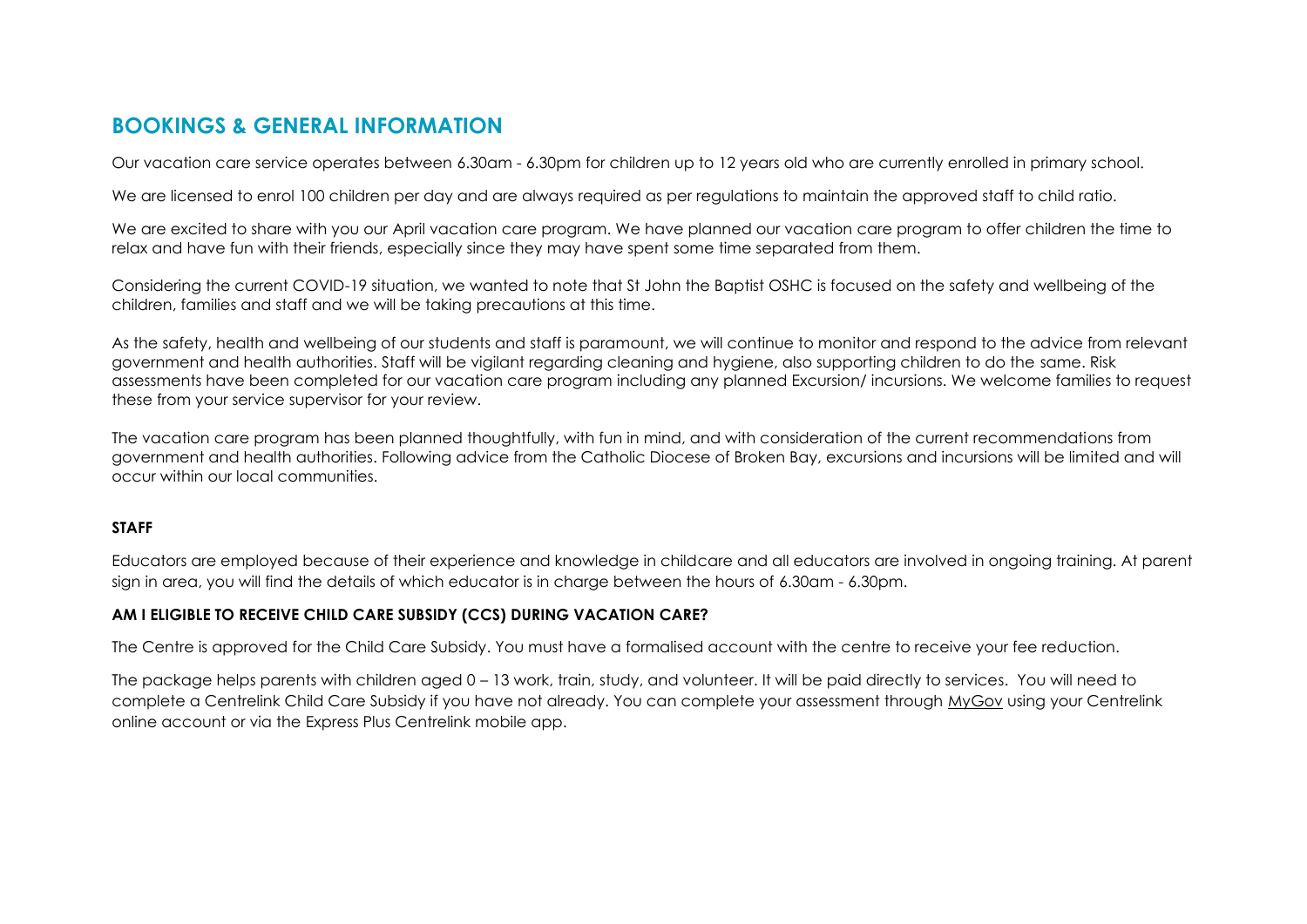#### **HOW DO I MAKE A BOOKING?**

Please complete the booking form. If booking for the first time, you will need to also complete an enrolment form and you can use the BOOK ME app.

#### **WHAT ARE THE FEES AND CHARGES?**

Incentre cost is \$63.00 per day, additional costs depending on the incursion or excursion will be reflected in the program.

#### **WHAT DO I NEED TO KNOW ABOUT EXCURSIONS?**

Excursions are planned and focus on the interests of children enrolled at the service. Risk assessments are completed by the coordinator in consultation with Catholic Care to ensure that the safety of all children is always maintained. Excursions are staffed at a staff to child ratio of 1:8 and 1:4 for water-based experiences.

Information pertaining to excursions will be provided on the permission forms and parents/carers are welcomed and encouraged to read the supervision and risk assessments completed by the service.

#### **MEALS**

Families are to provide food for their children enrolled in the vacation care program unless otherwise specified on the permission form. Please do not send any food that requires heating as we do not have the facilities to do so (We are not permitted to reheat food due to regulations).

Due to the severity of some children's allergies, we are nut and egg aware. Please do not send any food with nuts or egg.

If your child has allergy or dietary restrictions, please make an appointment to discuss with staff prior to vacation care.

#### **PROGRAMMING & EVALUATION**

During each school holiday period children are asked to provide ideas and comments for the current and next school holiday program. Evaluations can be found in our daily evaluation located on the sign on desk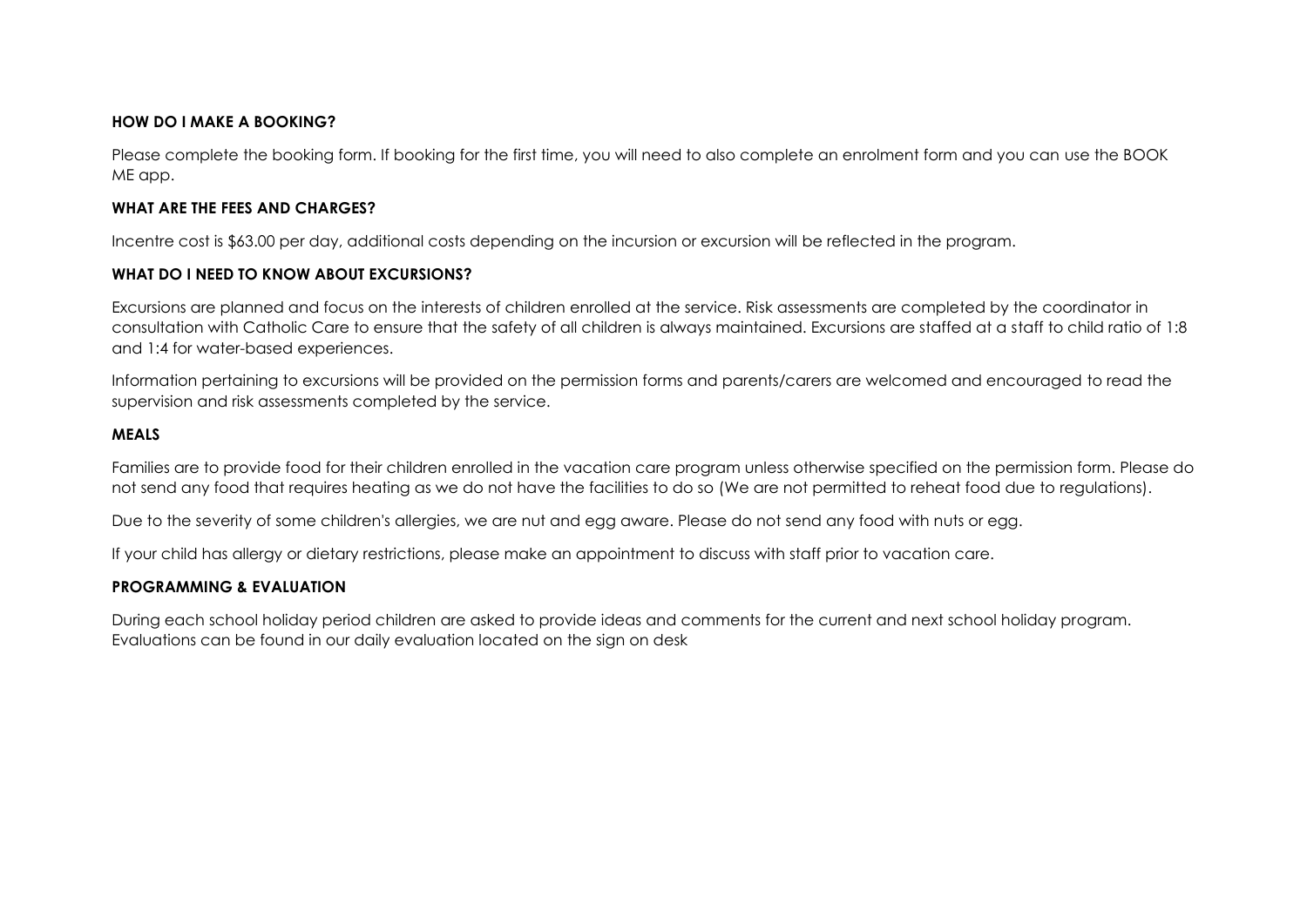#### **WHAT SHOULD MY CHILD WEAR & SUN SAFETY INFORMATION?**

Please make sure to clearly label all items of clothing. It is important to ensure that your child is dressed appropriately for the weather and the daily activities.

St John the Baptist OSHC endorses the Cancer Council's 'Sun Safe OOSH' Policy. Under this policy, a daily UV check is conducted, and at times where the UV level is above 3, SPF 50 sunscreen is applied every 2-3 hours. Children are also required to wear sun safe clothing, including a broad brimmed, bucket style or legionnaire hat, and clothing which covers their shoulders. Singlets and caps are not sun safe clothing. If your child attends Vacation Care without appropriate sun safe clothing, they will be provided with a hat/ shirt. Children must also wear sensible shoes for walking and playing (i.e., enclosed shoes or strap-on sandals) and bring a jumper or a jacket and drink bottle each day. Thongs and slip-on style shoes are not permitted.

Children must have a hat to wear each day as per our sun safe policy. Please ensure that sunscreen is applied before your child attends vacation care. Educators will ensure that sunscreen is applied throughout the day. If you prefer that your child, use a different sunscreen to the one provided by CatholicCare please ensure they have it in their bag and educators will remind them to apply it.

#### **WHAT IF MY CHILD NEED'S MEDICATION?**

Prescription medication can only be administered by educators with written permission from the parent/guardian. This is actioned by completed a medication form available at the OSHC service.

Medication must be handed to an educator in its original packaging with the prescribed dosage information and use-by date. Non-prescription medication cannot be administered by educators, as per CatholicCare policy.

For further information, please see the Centre Coordinator.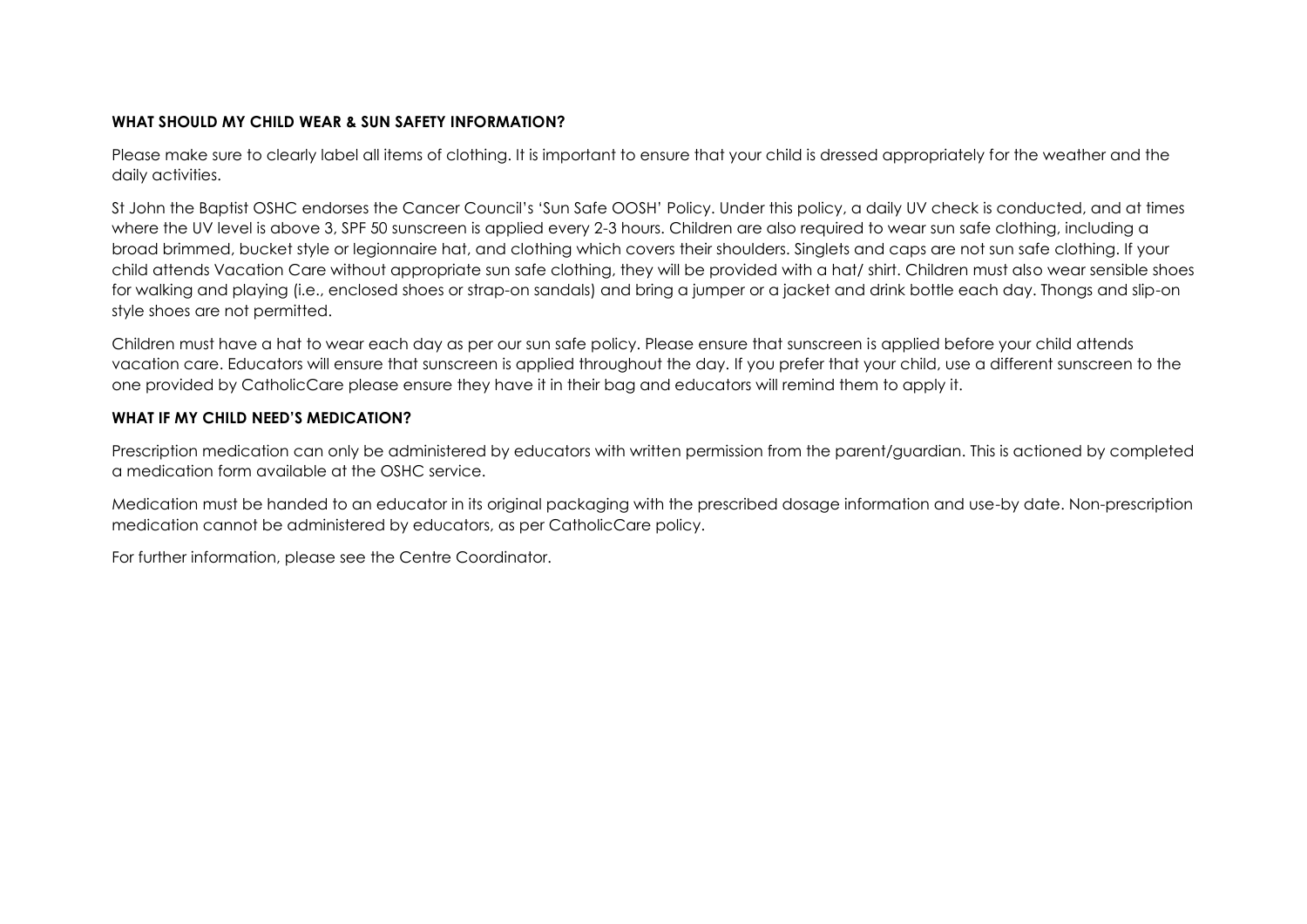# **VACATION CARE APRIL 2022** St John the Baptist School, Woy Woy



 $6.30am - 6.30pm$ P: 0481 602 082 | E: oshc.woywoy@catholiccaredbb.org.au

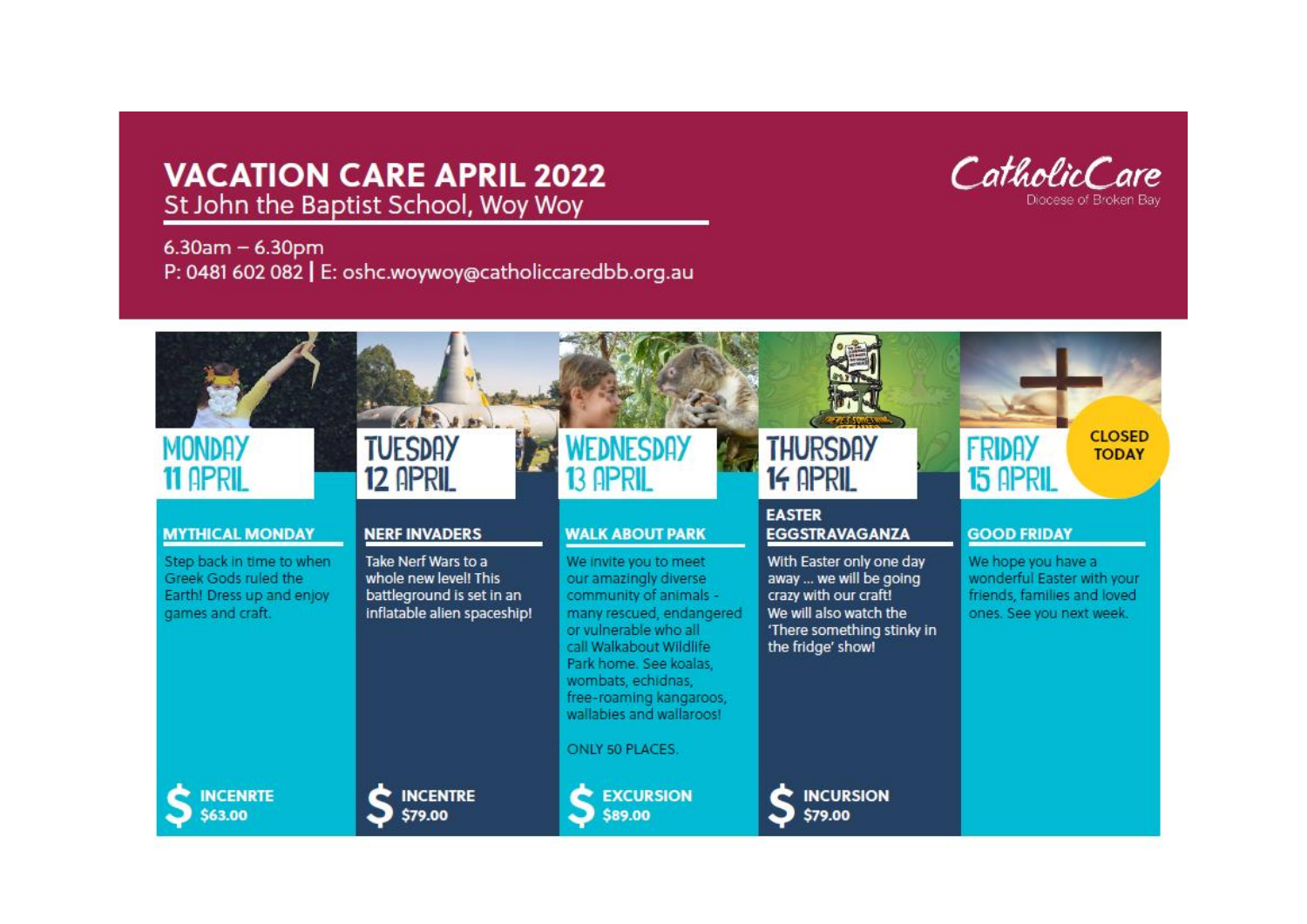# **VACATION CARE APRIL 2022**



St John the Baptist School, Woy Woy

 $6.30am - 6.30pm$ P: 0481 602 082 | E: oshc.woywoy@catholiccaredbb.org.au